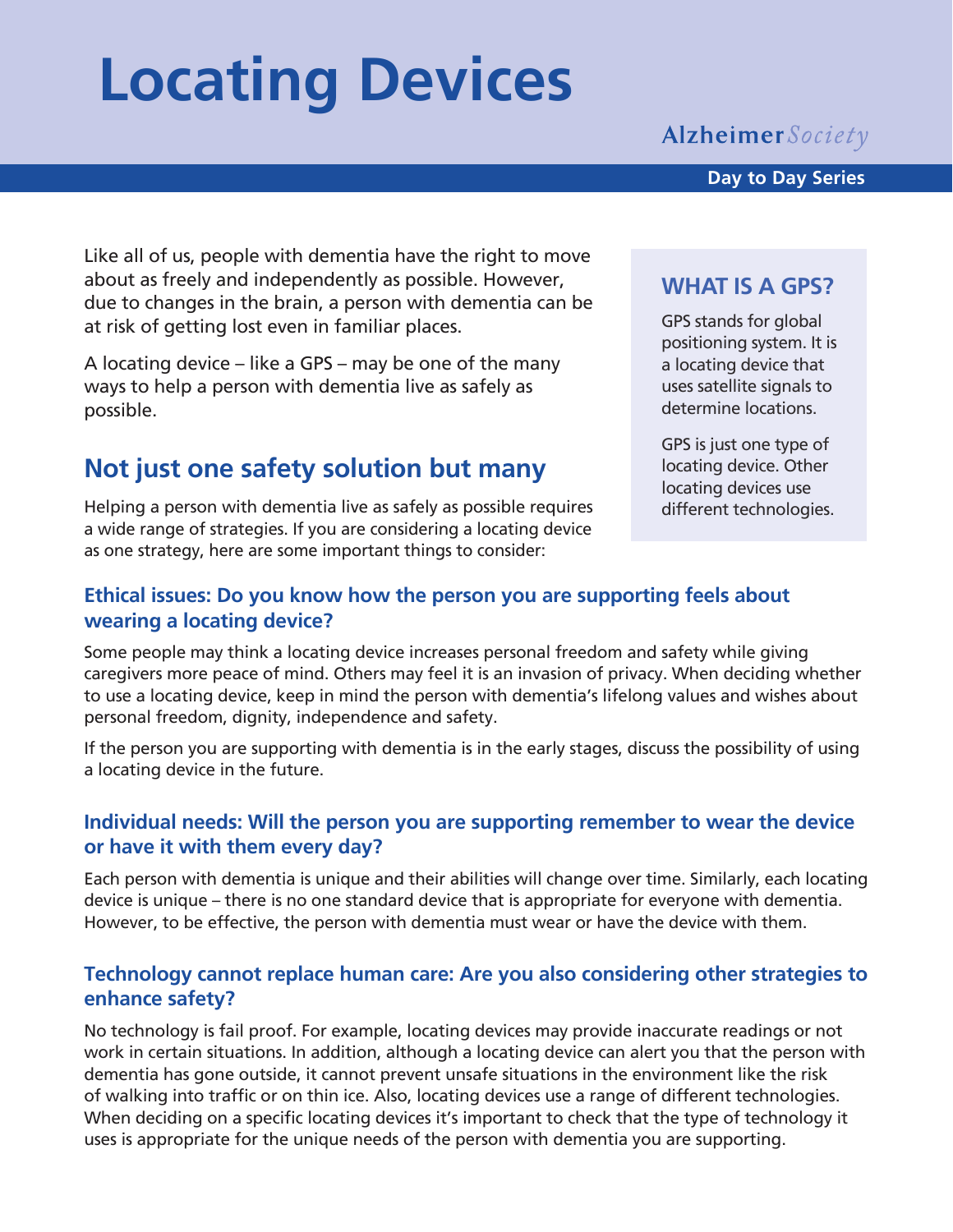You may decide that a locating device is not the best approach for the person you are supporting. Other approaches may be more appropriate. For example, lowtech strategies, such as a door alarm that notifies the caregiver when a person with dementia tries to leave the home can be helpful.

If you decide to get a locating device, make sure you have some back up strategies. For example, encourage the person with dementia to wear a MedicAlert® Safely Home® ID. The bracelet is engraved with critical medical information and MedicAlert's 24/7 Emergency Hotline number. When called, MedicAlert notifies family and caregivers of the situation and whereabouts of the individual.

## **WE'RE HERE TO HELP!**

Contact your local Alzheimer Society to learn about how Alzheimer's disease will affect the abilities of the person you are supporting. We'll help you explore a range of strategies that can help the person with dementia live as safely as possible.

**www.alzheimer.ca/helpnearyou**

Find out more about **MedicAlert® Safely Home®**: a nationwide service that helps identify the person who is lost and assist them to safely return home.

For more information, please visit **www.medicalert.ca/safelyhome**.

## **Choose a locating device based on your specific situation**

Like all technology, new locating devices continue to enter the market all the time and may replace current options. No matter which device you consider, it's important to assess that its features are appropriate for the specific needs of the person you are supporting. There is no one standard locating device that is appropriate for every person with dementia in Canada so the Alzheimer Society does not recommend any particular locating device. To decide which device to buy, consider the unique characteristics of the person with dementia you are supporting—and also your unique needs and wants. For example, ask yourself these questions:

# *M* will the person with dementia know when and how to use the device?

For example, some devices require the person with dementia to press a button when they need help. Will the person you are supporting know when they need help? And, will they know to press the button?

# **What level of technology are you comfortable with?** 3

For example, many locating devices are high-tech with many customizable options. How comfortable are you with figuring out how to use the various features?

# **Where will the locating device be used?** 3

For example, depending on the technology that the locating device uses, some locating devices are more effective outdoors than others. Do you need the locating device for indoors, outdoors, or both?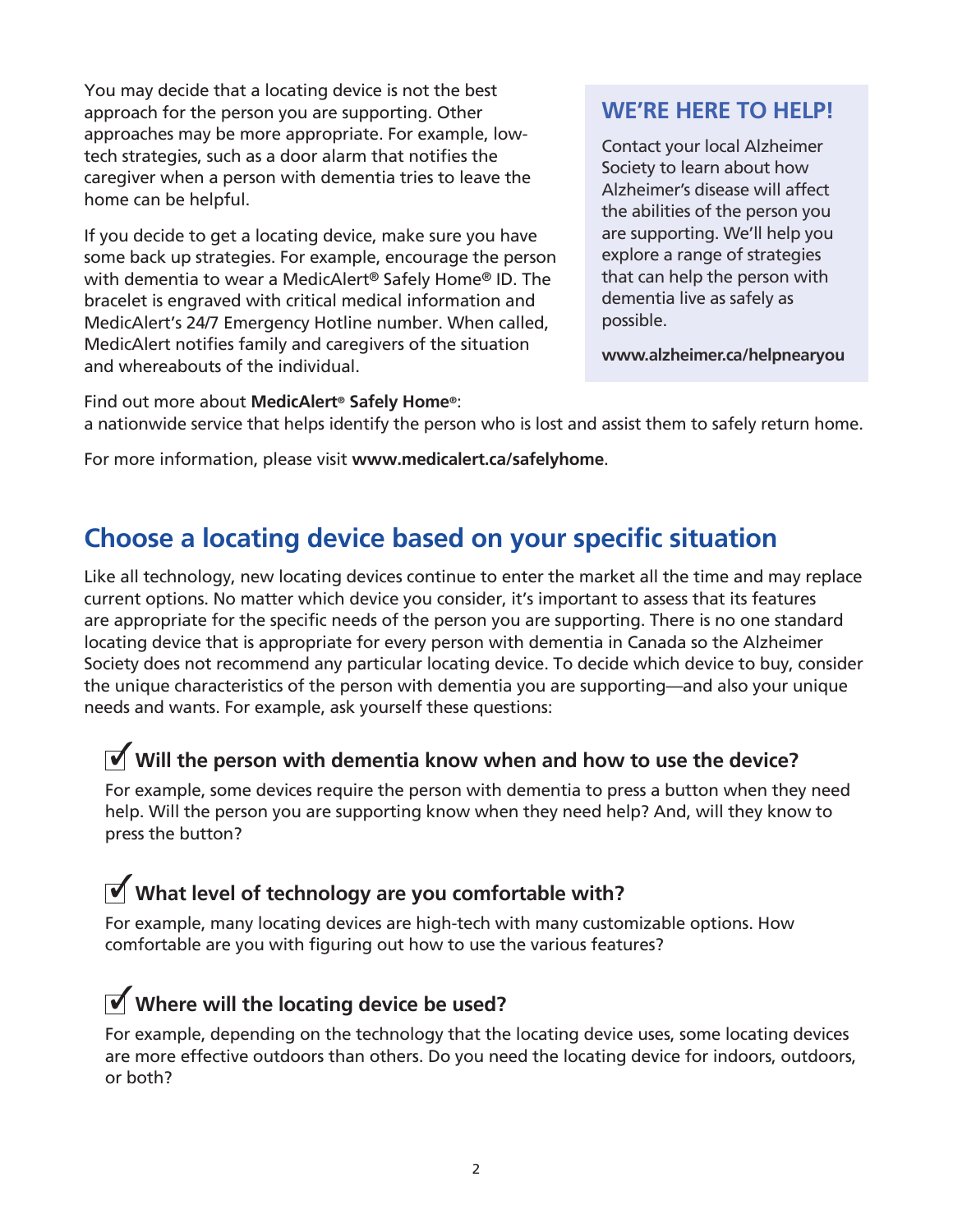## **i** Do you understand the product features **of locating devices?**

For example, alarms and Call Centres are some common locating device features. Do you know what these features do so that you can effectively assess options, and use the device properly?

## *<u>M</u>* Who will be responsible for charging **the device?**

For example, most locating devices require daily charging by connecting to an electrical outlet for a couple of hours. Who will be responsible for charging the device and then making sure the device is worn by the person with dementia for the day?

# **1** Are there monthly costs?

For example, besides the initial cost to purchase the device, there is usually monthly fees to keep the device active and operational. Inquire about all monthly and annual fees.

The checklist on the next page provides common locating device features. This will help you learn about these features so you can compare different types of locating devices.

## **ADDITIONAL RESOURCES:**

#### **Alzheimer Society Resources:**

A range of resources available to help you learn how dementia affects a person's abilities and determine ways to assist the person to live as safely as possible. Contact you local Alzheimer Society for more information www.alzheimer.ca/helpnearyou

#### **MedicAlert® Safely Home®:**

A nationwide service that helps identify the person who is lost and assist them to safely return home. www.medicalert.ca/safelyhome.

**Alzheimer Society of Ontario's Finding Your Way® Product Repository:** Information about various locating devices available at www.findingyourwayontario.ca/ locating-technology

**Acknowledgement:** The Alzheimer Society of Canada would like to thank and acknowledge AGE-WELL for its assistance in developing this information. AGE-WELL is dedicated to the creation of technologies and services that benefit older adults and caregivers. For more information on AGE-WELL please visit www.agewell-nce.ca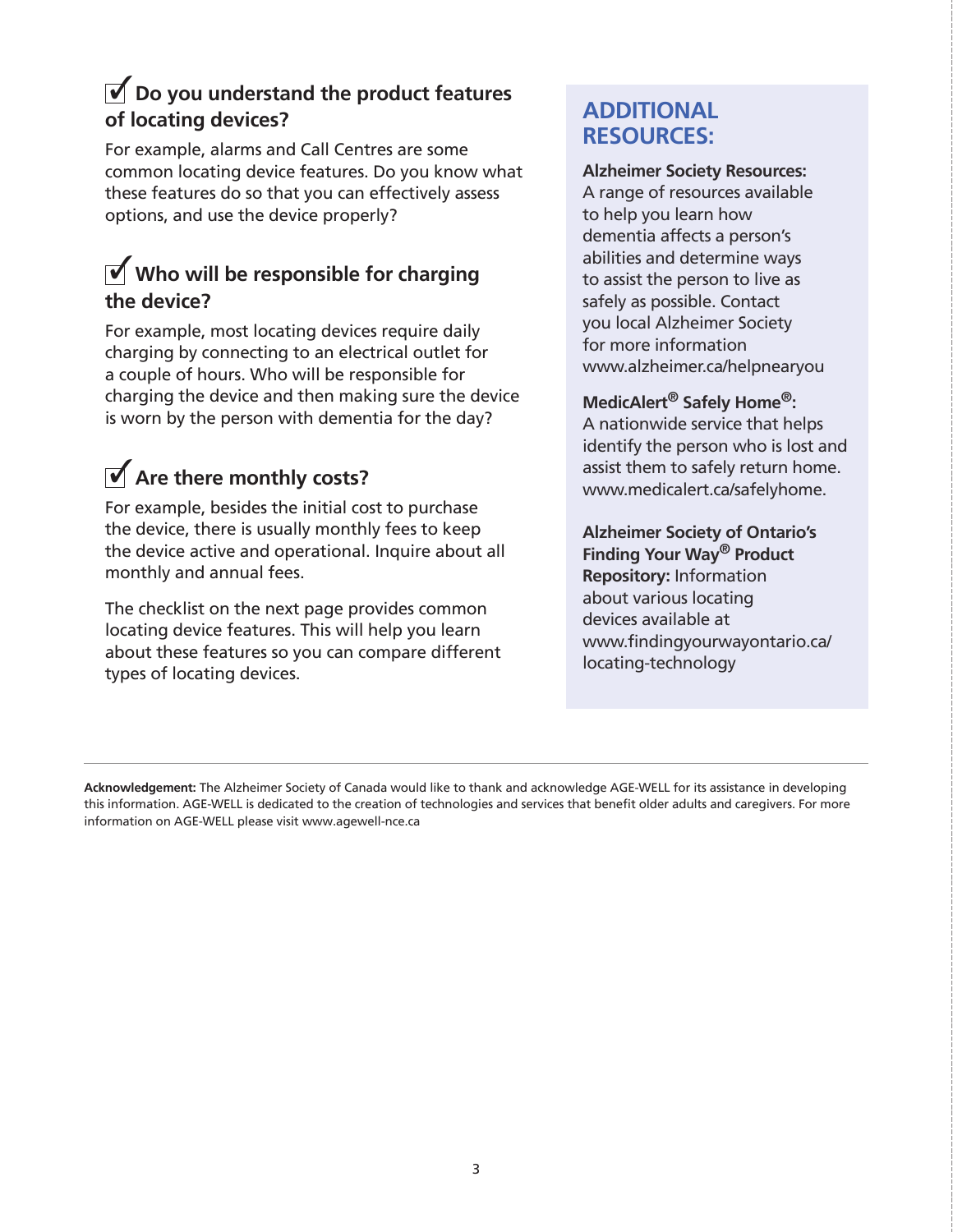# **Checklist for Comparing Locating Devices**

As you research locating devices, use this checklist to compare product features to decide which device is most appropriate for your specific situation. **There is no one standard locating device that is appropriate for every person with dementia in Canada so the Alzheimer Society does not recommend any particular locating device.**

#### Make sure the device is available in Canada because products from other countries may not work in Canada.

To complete the checklist, review the various device manufacturers' websites or call the manufacturers and ask questions.

Record the following information about each device:

|                                                                                                                    | Product #1<br>Name: | Product #2<br>Name: | Product #3<br>Name: |
|--------------------------------------------------------------------------------------------------------------------|---------------------|---------------------|---------------------|
| Costs:                                                                                                             |                     |                     |                     |
| Cost of the device                                                                                                 |                     |                     |                     |
| • Activation fee                                                                                                   |                     |                     |                     |
| • Monthly service cost                                                                                             |                     |                     |                     |
| • Cost of any additional<br>technology necessary<br>to use the device<br>like a smart phone,<br>computer or tablet |                     |                     |                     |
| <b>Size and Weight:</b>                                                                                            |                     |                     |                     |
| $•$ Size                                                                                                           |                     |                     |                     |
| • Weight                                                                                                           |                     |                     |                     |
| <b>Battery</b>                                                                                                     |                     |                     |                     |
| • Battery life                                                                                                     |                     |                     |                     |
| • Device range                                                                                                     |                     |                     |                     |
| • Is the battery<br>rechargeable?                                                                                  |                     |                     |                     |
| <b>Device accuracy</b>                                                                                             |                     |                     |                     |
| <b>Speed of transmission</b>                                                                                       |                     |                     |                     |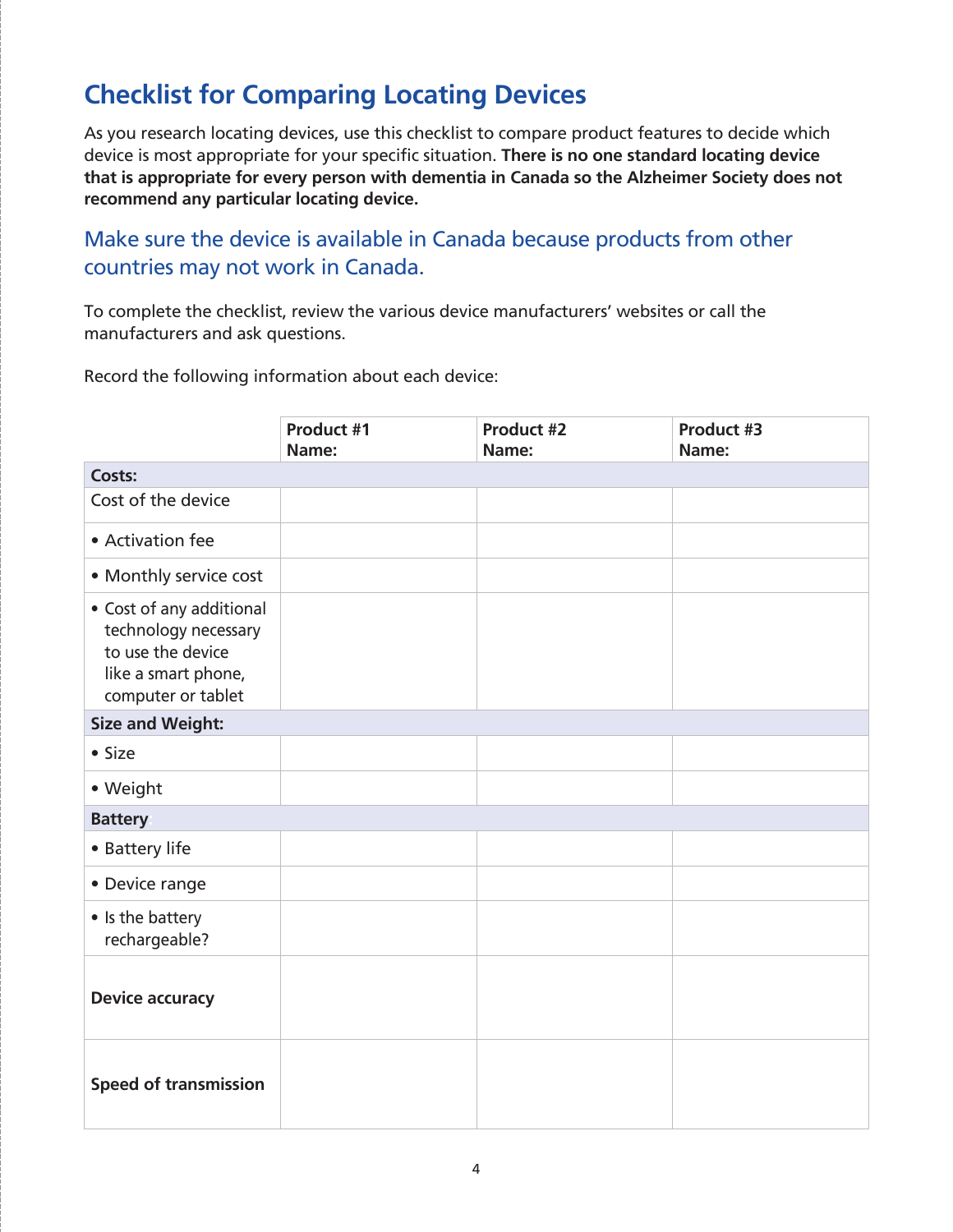| Other questions to consider :                                                                                                                                                     |                     | <b>Product #1 Product #2  </b> | <b>Product #3</b>   |
|-----------------------------------------------------------------------------------------------------------------------------------------------------------------------------------|---------------------|--------------------------------|---------------------|
|                                                                                                                                                                                   | <b>Check if YES</b> | <b>Check if YES</b>            | <b>Check if YES</b> |
| Is the device available in Canada? If it is from another<br>country, it may not work in Canada.                                                                                   |                     |                                |                     |
| Does the device manufacturer have a good reputation?<br>Look for product reviews to assess the credibility of the<br>manufacturer and the quality of the device.                  |                     |                                |                     |
| Does the device have customizable features that you are<br>interested in? For example, some devices allow the caregiver<br>to customize how the device will alert them.           |                     |                                |                     |
| Will the device be comfortable for the wearer? For example,<br>a large watch may not be comfortable for someone with a<br>small wrist.                                            |                     |                                |                     |
| Does the device require additional technology like a smart<br>phone, computer or tablet?                                                                                          |                     |                                |                     |
| Is the device water resistant?                                                                                                                                                    |                     |                                |                     |
| The device is a one-time set up?                                                                                                                                                  |                     |                                |                     |
| The device is complicated to set up?                                                                                                                                              |                     |                                |                     |
| Does the device have fall detection?                                                                                                                                              |                     |                                |                     |
| Does the device have tamper detection?                                                                                                                                            |                     |                                |                     |
| Does the device have a geo-zone feature? This feature sends<br>the caregiver an alert when the person with dementia leaves<br>or arrives in the area determined by the caregiver. |                     |                                |                     |
| Does the device work outdoors?                                                                                                                                                    |                     |                                |                     |
| Does the device work indoors?                                                                                                                                                     |                     |                                |                     |

#### **Indoor/outdoor technology**



**GPS** (global positioning system technology) uses satellite signals to find the location of the person wearing the device. A GPS locating device is most effective outdoors.



**RF** (radio frequency) technology uses radio signals to find the location of the person wearing the device, but at a shorter range than GPS. As a result, although RF locating devices can be used outdoors, they are most effective indoors.